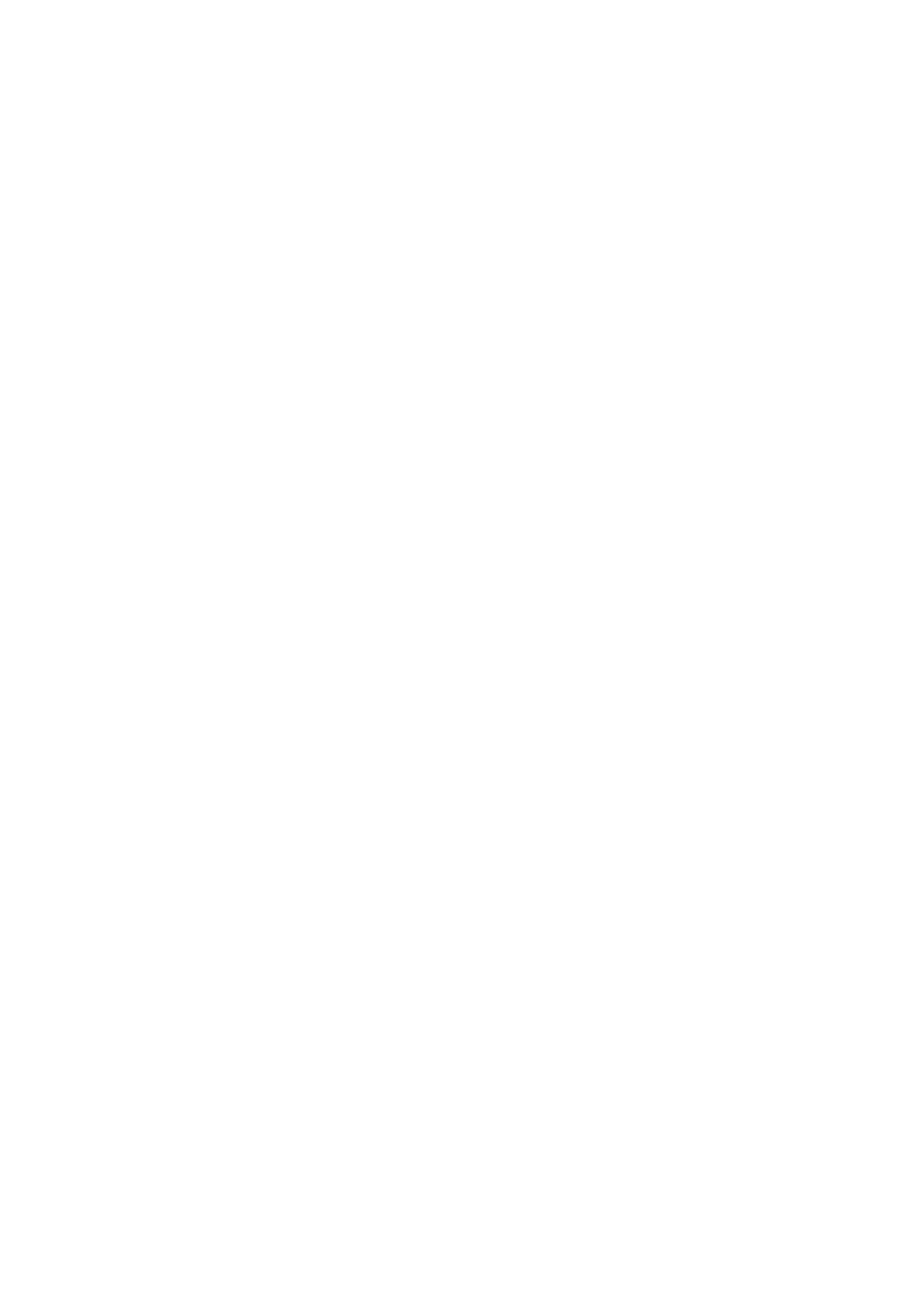#### **In the case of Riđić and Others v. Serbia,**

The European Court of Human Rights (Third Section), sitting as a Chamber composed of:

Josep Casadevall, *President*, Alvina Gyulumyan, Dragoljub Popović, Luis López Guerra, Johannes Silvis, Valeriu Gritco, Iulia Antoanella Motoc, *judges*,

and Santiago Quesada, *Section Registrar*,

Having deliberated in private on 10 June 2014,

Delivers the following judgment, which was adopted on that date:

## PROCEDURE

1. The case originated in six separate applications against Serbia lodged with the Court under Article 34 of the Convention for the Protection of Human Rights and Fundamental Freedoms ("the Convention").

2. The applicants were all Serbian nationals. Additional personal details, the dates of introduction of their complaints before the Court, and information regarding their legal counsel, respectively, are set out in the Annex to this judgment.

3. The Serbian Government ("the Government") were initially represented by their former Agent, Mr S. Carić, and subsequently by their current Agent, Ms Vanja Rodić.

4. The applicants complained, under Article 6 § 1 of the Convention, about the length of the enforcement proceedings in question, simultaneously maintaining that a constitutional appeal would not have been an effective domestic remedy in the specific circumstances of their cases.

5. On 6 May 2013 the applications were communicated to the Government. On 1 February 2014 the Court changed the composition of its Sections (Rule 25 § 1). This case was thus assigned to the newly composed Third Section (Rule 52 § 1).

## THE FACTS

### I. THE CIRCUMSTANCES OF THE CASE

6. The facts, as submitted by the parties, may be summarised as follows.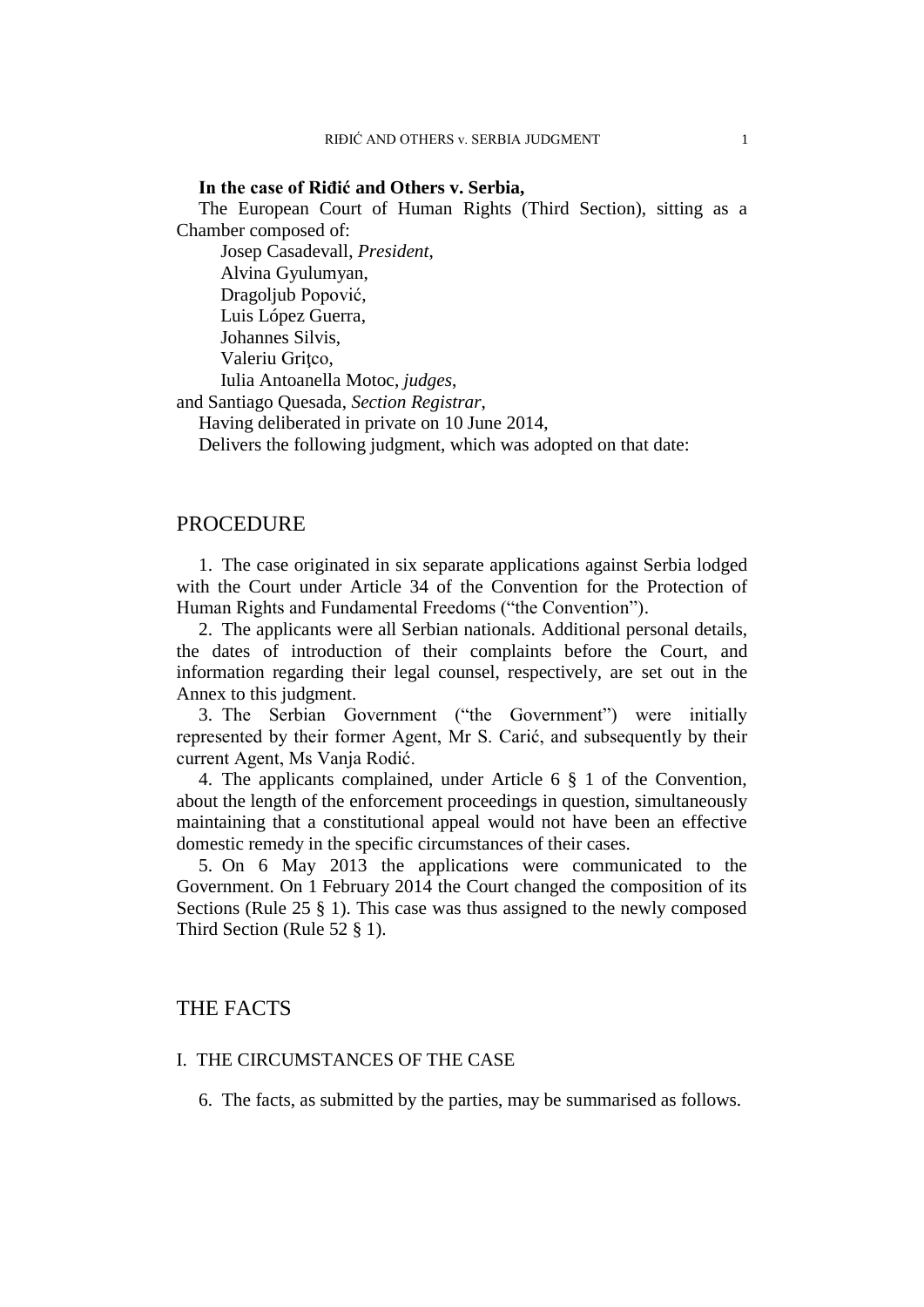### **A. Introduction**

7. All applicants were employed by *Rudnik bakra Majdanpek*, a copper mining company based in Majdanpek ("the debtor").

8. Between 2001 and 2005 they all instituted separate civil suits against the debtor, seeking pecuniary redress on various grounds.

### **B. As regards the first applicant (Mr Ilija Riđić, app. no. 53736/08)**

9. On 10 June 2002 the Majdanpek Municipal Court ruled in favour of the first applicant and ordered the debtor to pay him:

(a) the salary arrears due between 31 May 1998 and 20 July 2001, plus statutory interest;

(b) the pension, disability, health and other insurance contributions due for the same period; and

(c) his legal costs.

10. On 2 October 2002 the judgment became final.

11. Having only received payment of the amounts referred to under (b) above, on 17 December 2002 the first applicant filed a request for the enforcement of the above judgment before the Majdanpek Municipal Court.

12. On 10 January 2003 the court accepted the first applicant's request and issued an enforcement order. On 21 January 2004 the same court issued an additional order to the same effect.

13. On 18 January 2006 the enforcement proceedings were stayed.

14. In May 2011, following their resumption, the first applicant was paid the full amounts awarded in his favour.

## **C. As regards the second applicant (Mr Slobodan Srbu, app. no. 53737/08)**

15. On 25 April 2002 the Majdanpek Municipal Court ruled in favour of the second applicant and ordered the debtor to pay him:

(a) the salary arrears due between 1 November 1999 and 1 August 2000, plus statutory interest;

(b) the pension, disability, health and other insurance contributions due for the same period; and

(c) his legal costs.

16. On 19 June 2002 the judgment became final.

17. Having only received payment of the amounts referred to under (b) above, on 17 December 2002 the second applicant filed a request for the enforcement of the above judgment before the Majdanpek Municipal Court.

18. On 10 January 2003 the court accepted the second applicant's request and issued an enforcement order.

19. On 18 January 2006 the enforcement proceedings were stayed.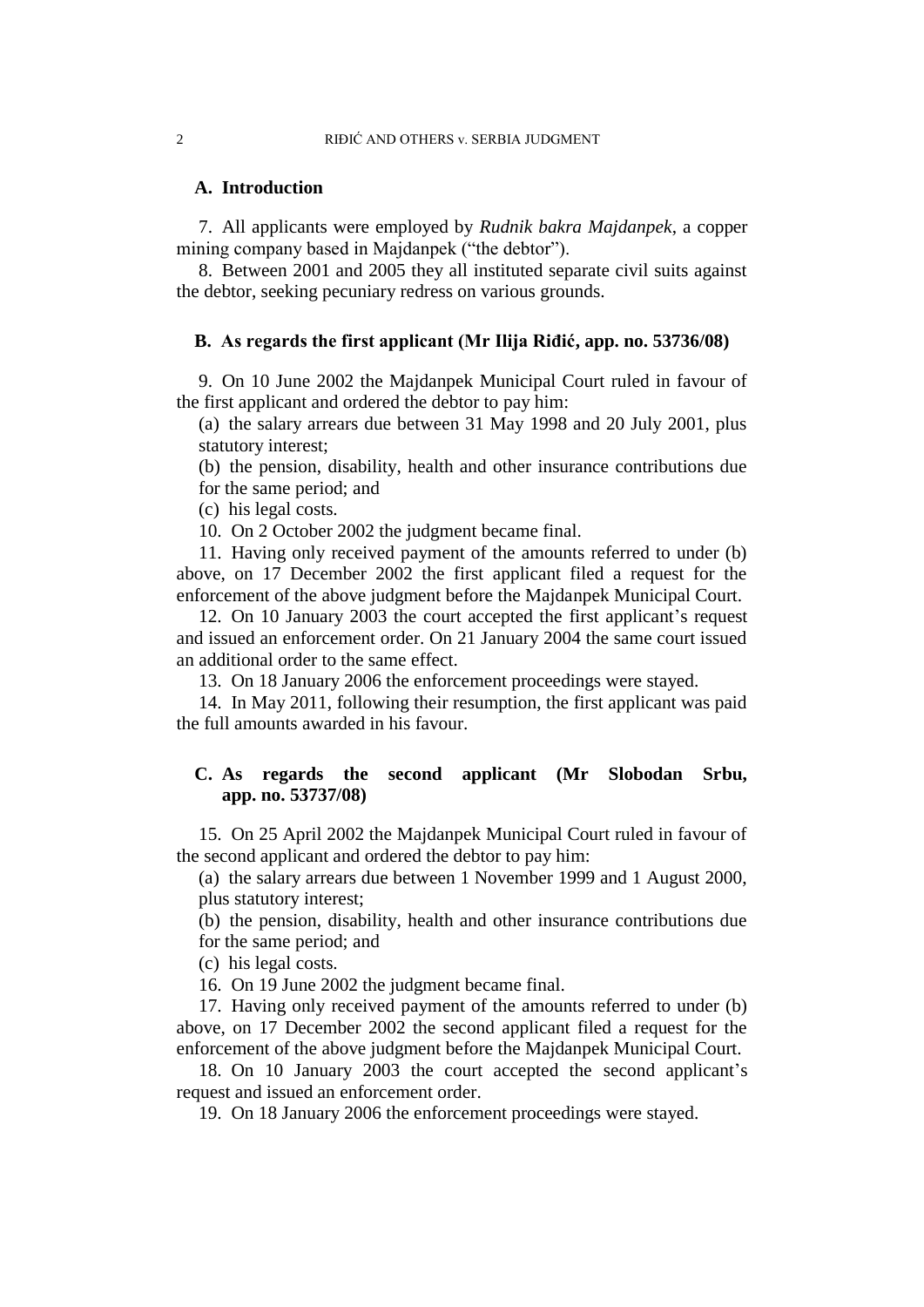20. In July 2011, following their resumption, the second applicant was paid the full amounts awarded in his favour.

## **D. As regards the third applicant (Mr Milan Mitić, app. no. 14271/11)**

21. On 8 February 2001 and 7 February 2002, the latter following a brief reopening of the proceedings, the Majdanpek Municipal Court ruled in favour of the third applicant and ordered the debtor to pay him the salary arrears due between 1 April 1998 and 28 February 2000, plus statutory interest, as well as his legal costs.

22. By 12 April 2002 these judgments became final.

23. On unspecified dates, the third applicant filed separate requests for the enforcement of the above judgments before the Majdanpek Municipal Court.

24. On 19 June 2001 and 13 November 2003, respectively, the court accepted the third applicant's requests and issued the enforcement orders.

25. On 20 February 2006 the enforcement proceedings were stayed.

26. In May 2011, following their resumption, the third applicant was paid the full amounts awarded in his favour.

## **E. As regards the fourth applicant (Mr Bora Lazarević, app. no. 17124/11)**

27. On 23 October 2001 the Majdanpek Municipal Court ruled in favour of the fourth applicant and ordered the debtor to pay him the salary arrears due between 1 December 1998 and 31 December 1999, plus statutory interest, as well as his legal costs.

28. By 22 November 2001 this judgment became final.

29. On 27 February 2002 the fourth applicant filed a request for the enforcement of the above judgment before the Majdanpek Municipal Court.

30. On the same date the court accepted the fourth applicant's request and issued the enforcement order.

31. On 20 February 2006 the enforcement proceedings were stayed.

32. In May 2011, following their resumption, the fourth applicant was paid the full amounts awarded in his favour.

## **F. As regards the fifth applicant (Mr Milorad Antonijević, app. no. 24452/11)**

33. On 11 September 2002 the Majdanpek Municipal Court ruled in favour of the fifth applicant and ordered the debtor to pay him the salary arrears due between 19 December 1997 and 28 March 2002, plus statutory interest, as well as his legal costs.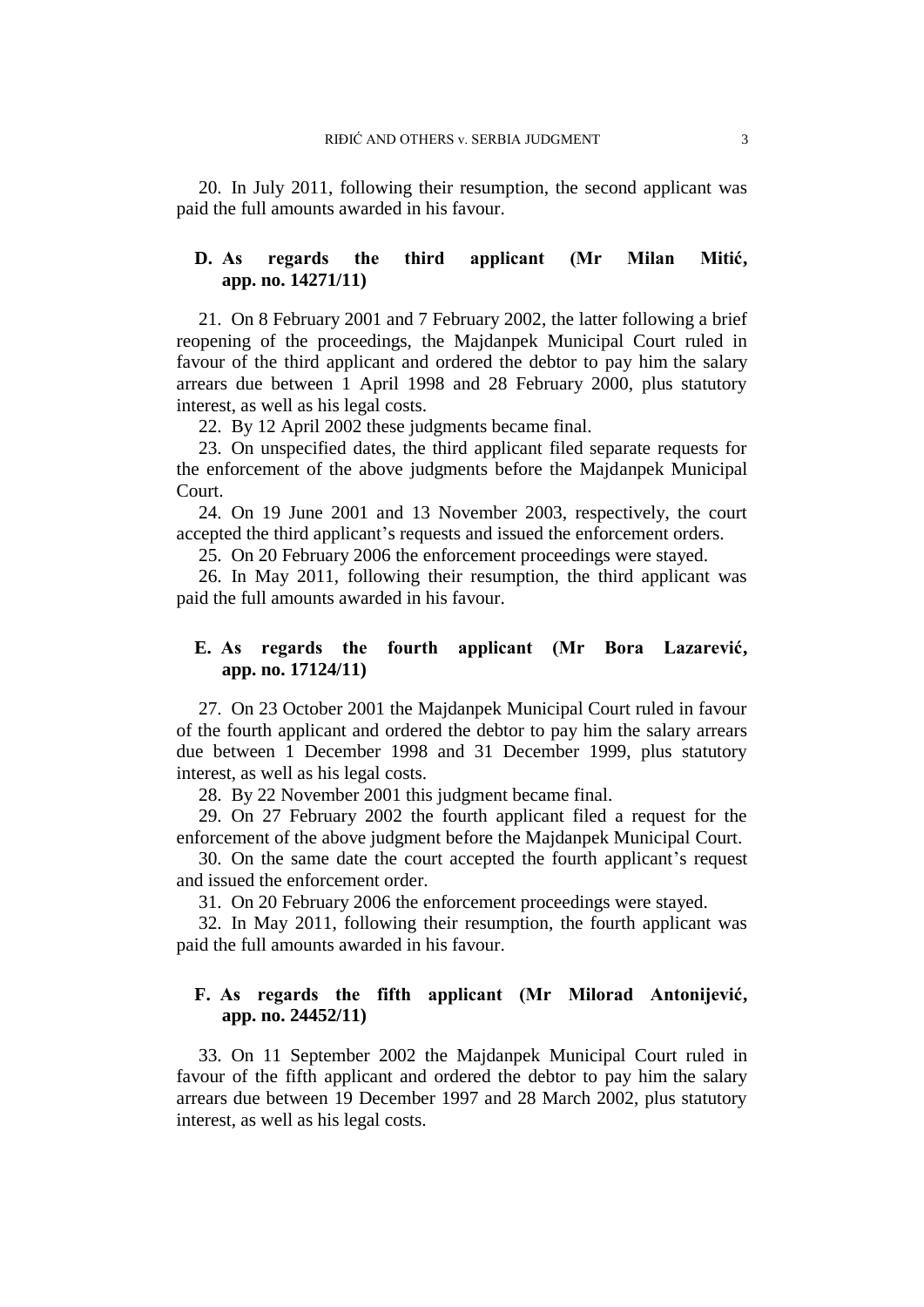34. By 24 October 2002 this judgment became final.

35. On 30 October 2002 the fifth applicant filed a request for the enforcement of the above judgment before the Majdanpek Municipal Court.

36. On 1 November 2002 the court accepted the fifth applicant's request and issued the enforcement order.

37. In the course of 2003 and 2004, the debtor covered a part of the fifth applicant's claims.

38. On 3 February 2006 the enforcement proceedings were stayed.

39. In June 2011, following their resumption, the fifth applicant was paid the full amounts awarded in his favour.

## **G. As regards the sixth applicant (Mr Goran Pobrić, app. no. 36515/11)**

40. On 7 December 2005 the Majdanpek Municipal Court ruled in favour of the sixth applicant and ordered the debtor to pay him compensation for the non-pecuniary damage suffered due to a labourrelated injury, plus statutory interest, and his legal costs.

41. By 31 March 2006 this judgment became final.

42. On 1 June 2006 the sixth applicant filed a request for the enforcement of the above judgment before the Majdanpek Municipal Court.

43. On 14 June 2006 the court accepted the sixth applicant's request and issued the enforcement order.

44. On 30 August 2006 the enforcement proceedings were stayed.

45. In May 2011, following their resumption, the sixth applicant was paid the full amounts awarded in his favour.

### **H. Other relevant facts as regards all applicants**

46. None of the applicants ever filed an appeal with the Constitutional Court, seeking compensation for any non-pecuniary damages suffered due to the length of the enforcement proceedings in question.

### **I. The debtor's status**

47. As of April 2014, the debtor appeared to be a company predominantly comprised of State or socially owned capital and was still in the process of being restructured.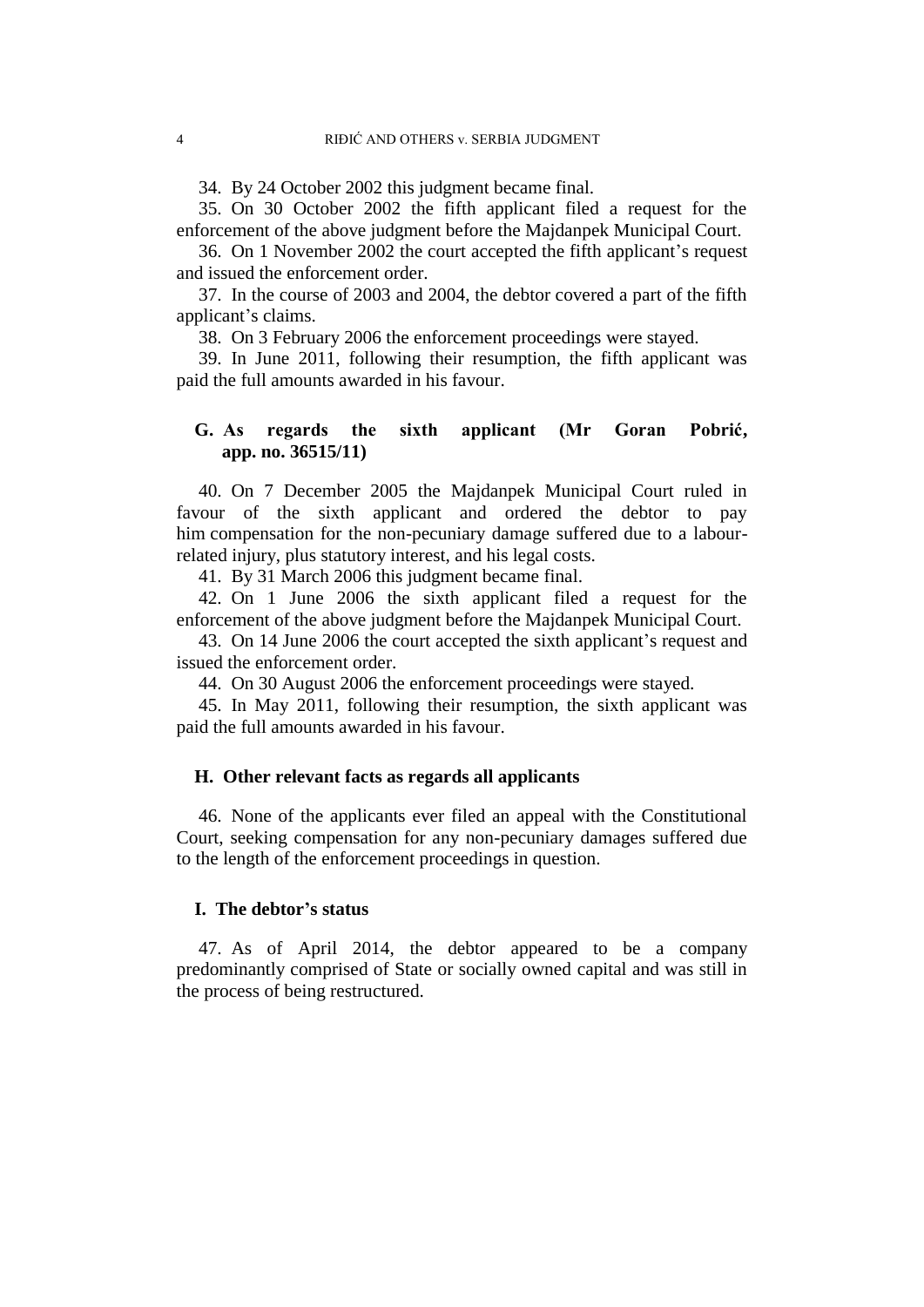### II. RELEVANT DOMESTIC LAW AND PRACTICE

## **A. The Constitution of the Republic of Serbia (***Ustav Republike Srbije***; published in the Official Gazette of the Republic of Serbia – OG RS – no. 98/06)**

48. Article 18 provides, *inter alia*, that "[h]uman ... rights guaranteed by the Constitution shall be implemented directly". Provisions regarding "human ... rights shall be interpreted ... pursuant to valid international standards ... as well as the practice of international institutions which supervise their implementation."

49. Article 32 § 1 provides, *inter alia*, for a right to a hearing within a reasonable time in the civil context.

50. Article 170 provides that a "constitutional appeal may be lodged against individual decisions or actions of State bodies or organisations exercising delegated public powers which violate or deny human or minority rights and freedoms guaranteed by the Constitution, if other legal remedies for their protection have already been exhausted or have not been prescribed."

51. The Constitution entered into force on 8 November 2006.

### **B. The Constitutional Court Act (***Zakon o Ustavnom sudu***; published in OG RS nos. 109/07, 99/11 and 18/13)**

52. The relevant provisions of this Act read as follows:

#### **Article 82 § 2**

"A constitutional appeal may be lodged even if all available remedies have not been exhausted in the event of a breach of an appellant's right to a trial within a reasonable time."

#### **Article 84 § 1**

"A constitutional appeal may be lodged within thirty days of receipt of the individual decision or the date of commission of the actions ... [in question] ..."

### **C. The Constitutional Court's case-law**

53. The Constitutional Court has routinely awarded compensation for any non-pecuniary damage suffered to appellants whose right to a hearing within a reasonable time had been breached, including in cases where the impugned civil proceedings had been brought before the entry into force of the 2006 Constitution but continued thereafter (see paragraph 51 above). It also took into account the length of the impugned proceedings prior to as well as after this date (see, among many other decisions, Už. nos. 391/08,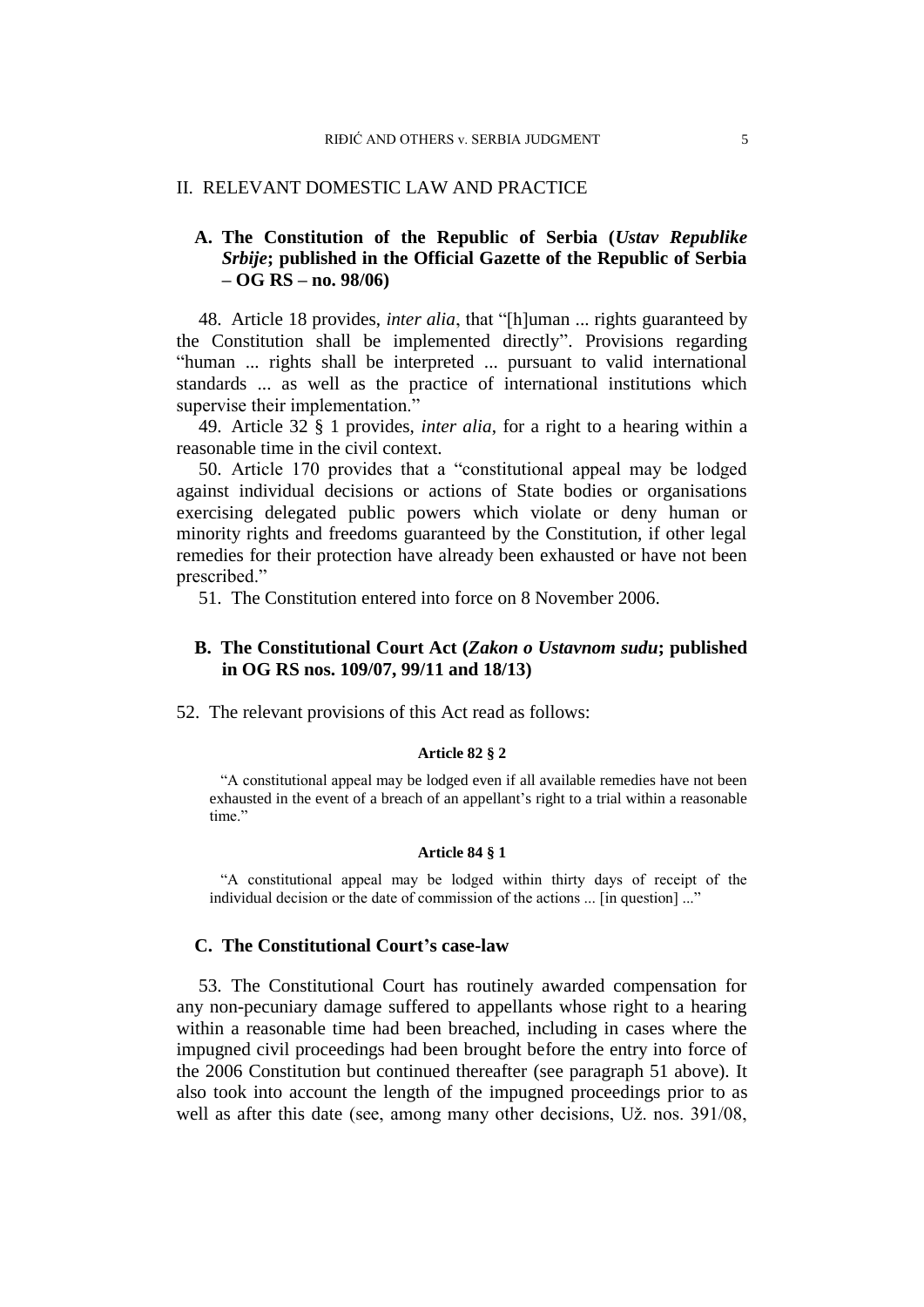143/09, 1387/09, 5466/10, 1063/12, 5660/12 of 9 April 2009, 17 March 2010, 17 February 2011, 20 December 2012, 30 May 2012 and 7 February 2013, respectively).

54. In a number of other cases, not involving complaints about length of proceedings, the Constitutional Court rejected as incompatible *ratione temporis* appeals regarding judgments/decision rendered before the entry into force of the 2006 Constitution (see, for example, Už. nos. 136/07, 127/08 and 190/07 of 15 May 2008, 12 June 2008 and 15 May 2008, respectively, as well as Už. nos. 157/07, 72/07 and 218/07 of 12 June 2008).

## **D. The Opinion adopted by the Supreme Court of Cassation on 24 February 2011 with its reasoning of 25 March 2011 (***Pravno shvatanje Vrhovnog kasacionog suda***)**

55. In its Opinion the Supreme Court of Cassation held that enforcement proceedings concerning the payment of all work-related pecuniary claims, which have been established by final court judgments, may not be stayed even where the debtor is being restructured as part of the privatisation process. In this respect it referred to, *inter alia*, Article 18 of the Constitution and the Court's own earlier case-law on related issues (see paragraph 48 above; see also *R. Kačapor and Others v. Serbia*, nos. 2269/06, 3041/06, 3042/06, 3043/06, 3045/06 and 3046/06, 15 January 2008; *Crnišanin and Others v. Serbia*, nos. 35835/05, 43548/05, 43569/05 and 36986/06, 13 January 2009; and *Vlahović v. Serbia*, no. 42619/04, 16 December 2008).

## THE LAW

### I. JOINDER OF THE APPLICATIONS

56. The Court considers that, in accordance with Rule 42 § 1 of the Rules of Court, the applications should be joined, given their similar factual and legal background.

## II. ALLEGED VIOLATIONS OF ARTICLE 6 § 1 OF THE **CONVENTION**

57. The applicants complained, under Article 6 § 1 of the Convention, about the length of the enforcement proceedings in their cases, respectively. 58. Article 6 § 1, in so far as relevant, reads as follows:

"In the determination of his civil rights and obligations ... everyone is entitled to a ... hearing within a reasonable time by [a] ... tribunal ..."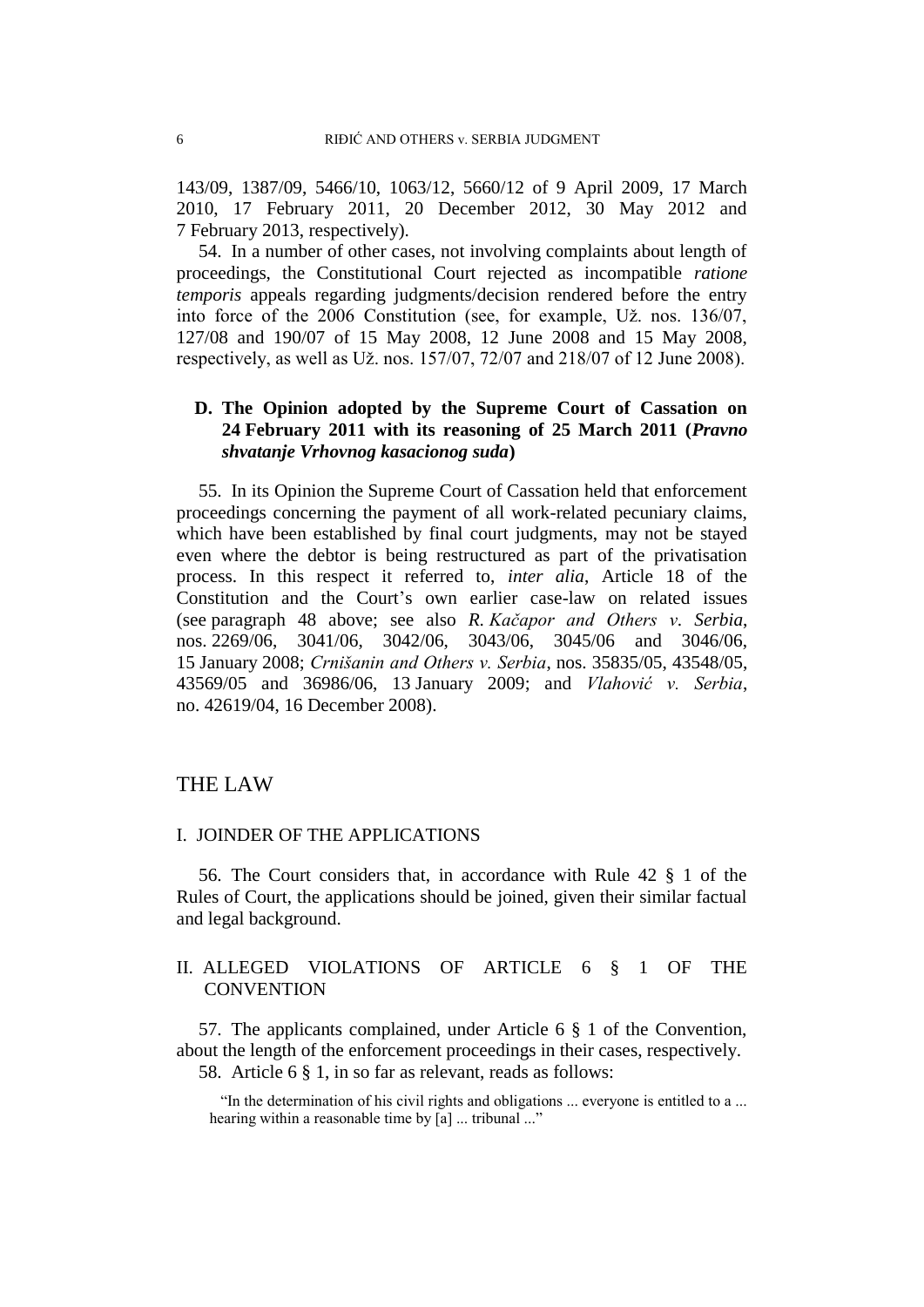### **A. Admissibility**

#### *1. The parties' submissions*

59. The Government submitted that the applicants had failed to make use of the constitutional avenue of redress. Their complaints should therefore be rejected for non-exhaustion of domestic remedies. The Government specifically referred to the *Vinčić* judgment, as well as the *Marinković* and the *Milunović and Čekrlić* decisions, in this context (*Vinčić and Others v. Serbia*, no. 44698/06 et seq., 1 December 2009; *Milunović and Čekrlić v. Serbia* (dec.), nos. 3716/09 and 38051/09, 17 May 2011; and *Marinković v. Serbia* (dec.) no. 5353/11, 29 January 2013).

60. The Government further noted that although the issue of whether domestic remedies have been exhausted is normally to be determined in view of the date when the applications were lodged, exceptions could be justified in the specific circumstances of a given case (see, for example, *Baumann v. France*, no. 33592/96, § 47, ECHR 2001-V (extracts); *Brusco v. Italy*, (dec.), no. 69789/01, ECHR 2001-IX; and *Nogolica v. Croatia* (dec.), no. 77784/01, 5 September 2002; see also *Marinković*, cited above, where, according to the Government, the Court held that, in the context of socially owned companies, a constitutional appeal should be considered as an effective domestic remedy as of 22 June 2012).

61. Finally, the Government recalled that the Constitutional Court has consistently been awarding compensation for non-pecuniary damage suffered due to a breach of the appellants' right to a hearing within a reasonable time, including in matters where the impugned civil proceedings had been brought before the entry into force of the new Constitution but continued thereafter. In such cases the Constitutional Court also took into account the length of proceedings prior to and after the said date (see paragraph 53 above).

62. The applicants maintained that a constitutional appeal could not be deemed effective within the meaning of Article 35 § 1 of the Convention in the very specific circumstances of their cases. In particular, the Constitutional Court was unwilling to deal with complaints concerning judgments and/or decisions rendered prior to 8 November 2006 as the date when the new Constitution had entered into force (see paragraph 54 above). Also, the first, second, third and sixth applicants submitted that even if a constitutional appeal could be considered as an effective remedy in respect of socially owned companies as of 22 June 2012, the applications giving rise to the present case were lodged before that date (see *Marinković*, cited above).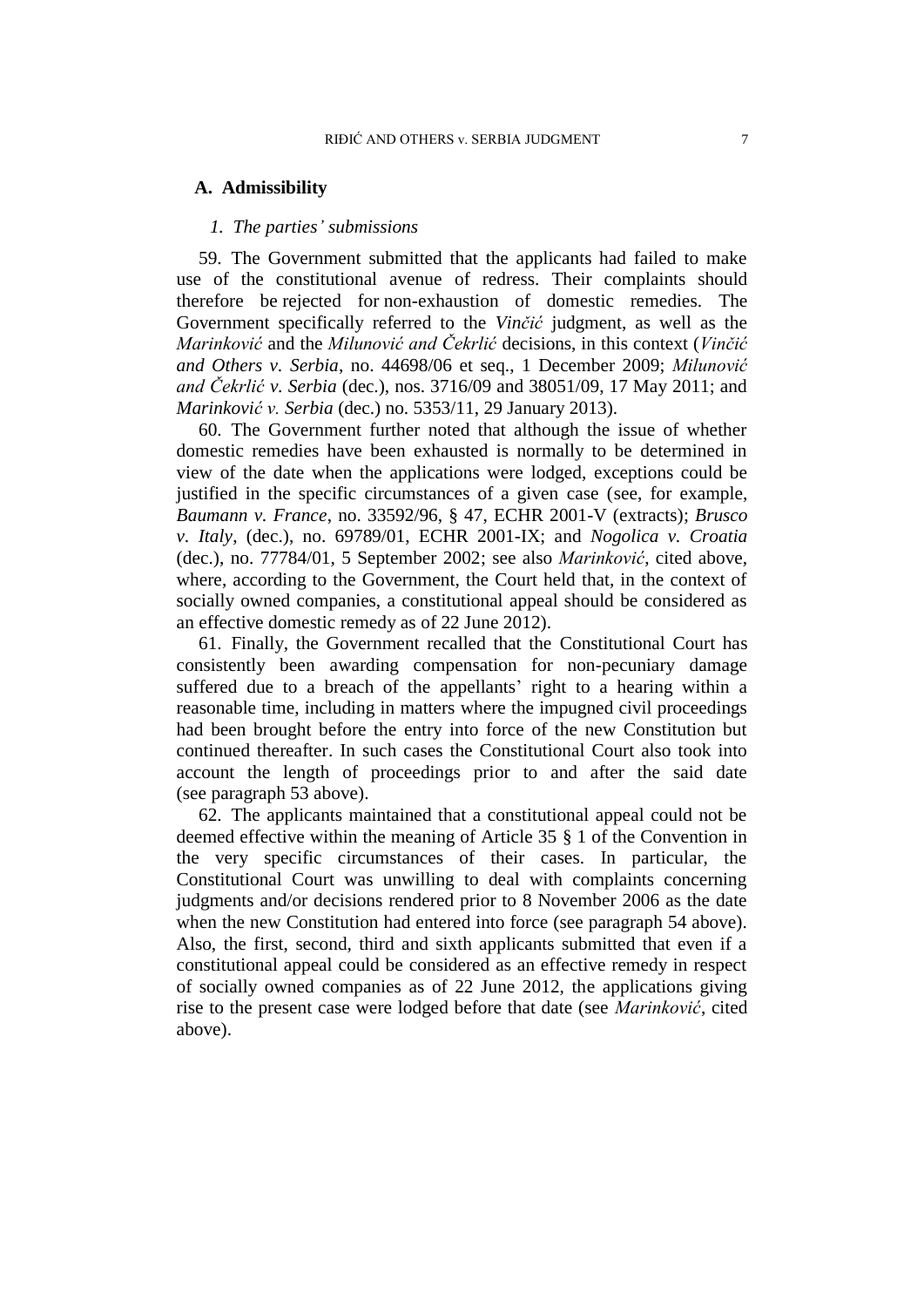#### *2. The relevant principles*

63. The Court recalls that, under Article 35 § 1 of the Convention, it may only deal with an application after all domestic remedies have been exhausted. The purpose of Article 35 is to afford the Contracting States the opportunity of preventing or putting right the violations alleged against them before those allegations are submitted to the Court (see, for example, *Mifsud v. France* (dec.) [GC], no. 57220/00, § 15, ECHR 2002-VIII).

64. The obligation to exhaust domestic remedies therefore requires an applicant to make normal use of remedies which are effective, sufficient and accessible in respect of his or her Convention grievances. It is not necessary for the Convention right to be explicitly raised in domestic proceedings provided that the complaint is raised at least in substance (see *Castells v. Spain*, 23 April 1992, § 32, Series A no. 236; and *Akdivar and Others v. Turkey*, 16 September 1996, § 66, *Reports of Judgments and Decisions*  1996-IV). The applicants must, however, comply with the applicable rules and procedures of domestic law, failing which their application is likely to fall foul of the condition laid down in Article  $35 \tS$  1 (see, for example, *Cardot v. France*, 19 March 1991, § 34, Series A no. 200; and *Akdivar*, cited above, § 66).

65. To be effective, a remedy must be capable of remedying directly the impugned state of affairs and must offer reasonable prospects of success (see *Balogh v. Hungary*, no. 47940/99, § 30, 20 July 2004; and *Sejdovic v. Italy* [GC], no. 56581/00, § 46, ECHR 2006-II). The Court has also frequently underlined the need to apply the exhaustion rule with some degree of flexibility and without excessive formalism (see *Ringeisen v. Austria*, 16 July 1971, § 89, Series A no. 13; and *Akdivar*, cited above, § 69).

66. In terms of the burden of proof, it is up to the Government claiming non-exhaustion to satisfy the Court that the remedy was an effective one, available in theory and in practice at the relevant time (see, *inter alia*, *Vernillo v. France*, judgment of 20 February 1991, § 27, Series A no. 198, and *Dalia v. France*, judgment of 19 February 1998, § 38, *Reports* 1998-I). Once this burden has been satisfied, it falls to the applicant to establish that the remedy advanced by the Government was in fact exhausted, or was for some reason inadequate and ineffective in the particular circumstances of the case, or that there existed special circumstances absolving him or her from this requirement (see *Dankevich v. Ukraine*, no. 40679/98, § 107, 29 April 2003; and *Akdivar*, cited above, § 68).

67. The issue of whether domestic remedies have been exhausted is normally determined by reference to the date when the application was lodged with the Court (see *Baumann*, cited above, § 47). This rule, however, is subject to exceptions which may be justified by the specific circumstances of each case (see, for example, *Nogolica*, cited above; and *Pikić v. Croatia*, no. 16552/02, §§ 30-33, 18 January 2005).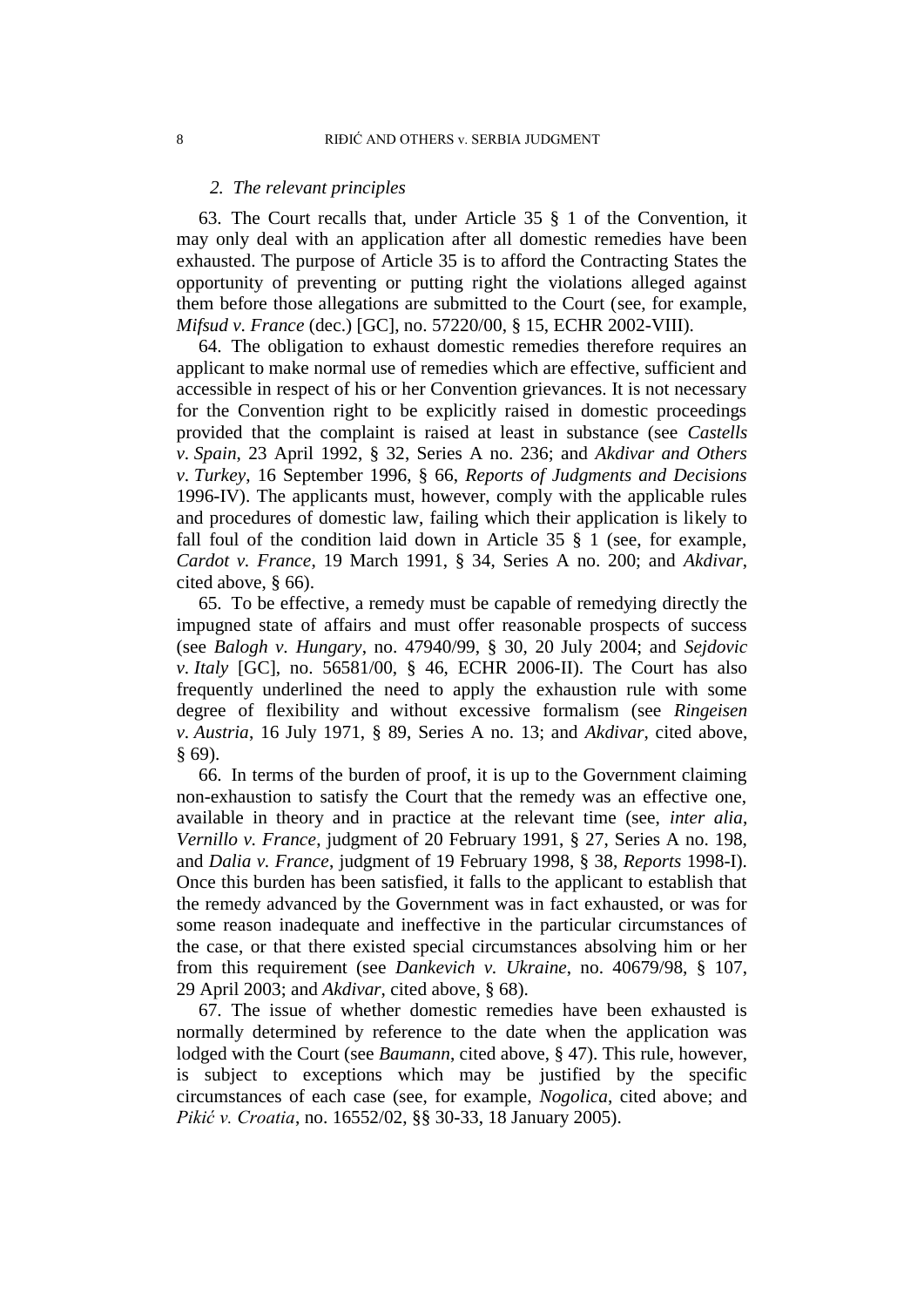### *3. The Court's assessment*

68. In *Vinčić* the Court held that "a constitutional appeal should, in principle, be considered as an effective domestic remedy within the meaning of Article 35 § 1 of the Convention in respect of all applications introduced [against Serbia] as of 7 August 2008" (*Vinčić and Others*, cited above, § 51). This included complaints about length/non-enforcement in general, in which respect the Constitutional Court had routinely awarded compensation for any non-pecuniary damage suffered (see, among many other decisions, Už. nos. 391/08, 143/09, 1387/09, 5466/10, 1063/12, 5660/12 of 9 April 2009, 17 March 2010, 17 February 2011, 20 December 2012, 30 May 2012 and 7 February 2013, respectively; see also *Vidaković v. Serbia* (dec.), no. 16231/07, 24 May 2011).

69. In *Milunović and Čekrlić*, however, the Court found that a constitutional appeal "cannot be deemed effective" as regards the nonenforcement of judgments rendered in respect of socially/State owned companies<sup>1</sup> since in cases of this sort "comprehensive constitutional redress, in addition to a finding of a violation where warranted, would have to include compensation for both the pecuniary and the non-pecuniary damage sustained" (*Milunović and Čekrlić*, cited above). The Court explained that on a number of occasions the Constitutional Court had only established a violation and awarded compensation for the non-pecuniary damage suffered, but had not ordered the State to pay the appellant the pecuniary damages, i.e. the specified sums awarded by the final judgments in question (ibid.; the first among these decisions having been adopted by the Constitutional Court on 16 July 2009).

70. In *Marinković*, thereafter, the Court opined that a constitutional appeal still cannot be considered effective in cases involving the respondent State's liability for the non-enforcement of judgments issued against socially/State owned companies "undergoing restructuring". However, as regards such companies undergoing insolvency proceedings and/or those which have ceased to exist, the Court concluded that "a constitutional appeal should, in principle, be considered as an effective domestic remedy" in respect of "all applications lodged from 22 June 2012 onwards" (*Marinković*, cited above). The Court explained that in the former context the Constitutional Court had still only been prepared to award the appellants compensation for the non-pecuniary damage sustained, but that in the latter context its case-law had evolved, meaning that appellants were being

 $\overline{a}$ 

 $<sup>1</sup>$  It is understood that the reference to State owned companies in this context has only to do</sup> with companies which were initially socially owned but where there has been a subsequent change in their capital share structures resulting in the predominance of State owned and socially owned capital (see *Rašković and Milunović v. Serbia*, nos. 1789/07 and 28058/07, § 71, 31 May 2011).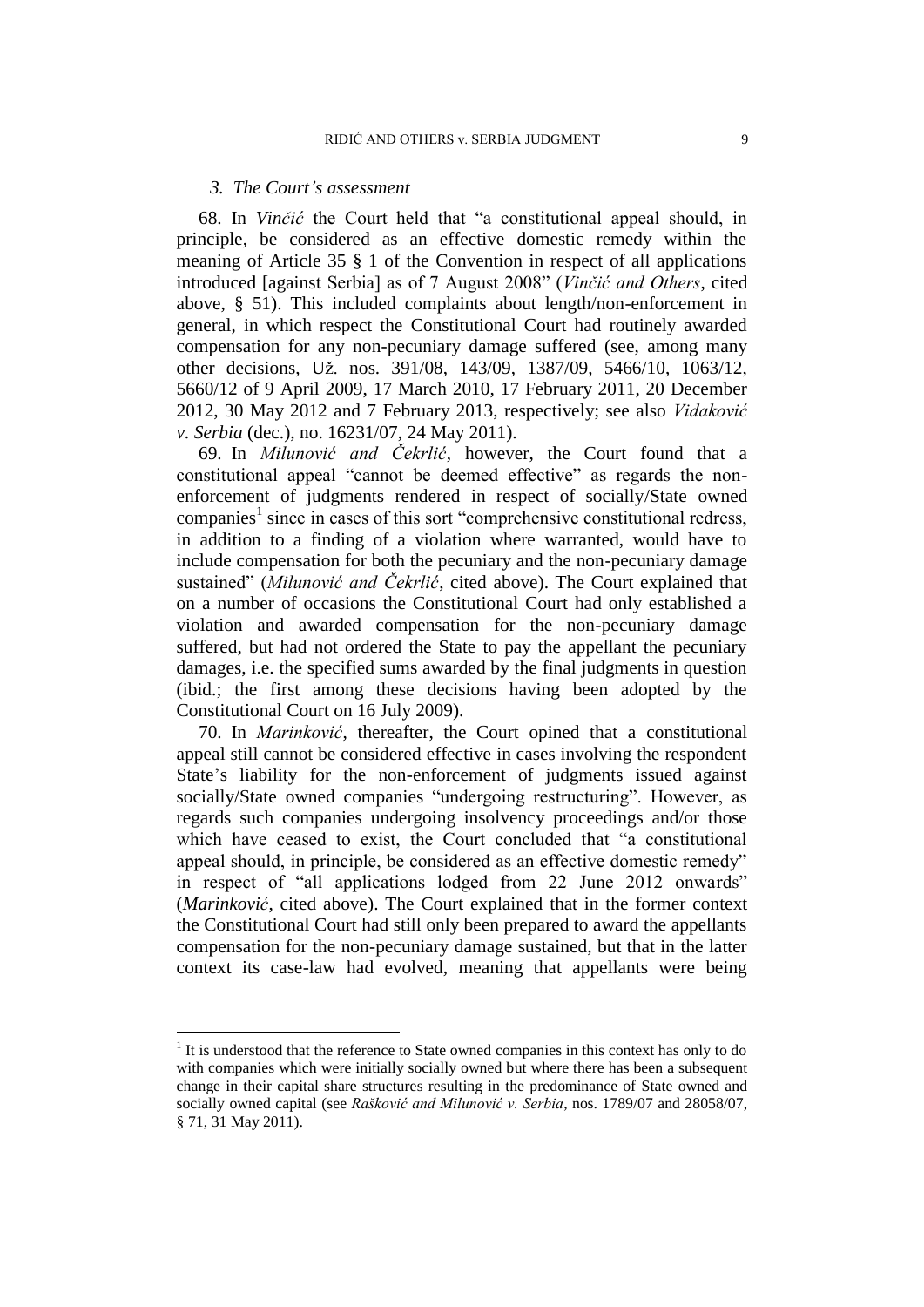provided with compensation for both the pecuniary and the non-pecuniary damage suffered (ibid.).

71. Finally, in *Ferizović*, most recently, it was established that the Constitutional Court had ultimately "fully harmonised" its approach towards the non-enforcement of judgments rendered against socially/State owned companies *undergoing restructuring* with the Court's relevant caselaw (see *Ferizović v. Serbia* (dec.), no. 65713/13, 26 November 2013; see also paragraph 69 above). The constitutional appeal was therefore also to be deemed as an effective domestic remedy in respect of that last remaining category of cases starting with 4 October 2013 (ibid.).

72. In view of the above and in the context of the present case, the Court notes that, on the one hand, since the final judgements in question had been enforced in the meantime, the applicants could have obtained compensation before the Constitutional Court for any non-pecuniary damage suffered (see paragraph 53 above). On the other hand, however, it would be disproportionate to require the applicants to turn to the Constitutional Court for redress more than three and five years, respectively, after they had already lodged their applications with the Court (see, *mutatis mutandis*, *Cvetković v. Serbia*, no. 17271/04, § 41, 10 June 2008; and *Pikić*, cited above). Indeed, should they now be rejected for non-exhaustion, the applicants could no longer file their constitutional appeals due to the deadline set out in Article 84 § 1 of the Constitutional Court Act, which would have expired thirty days following the enforcement of each judgment rendered in favour of the applicants respectively (see paragraph 52 above; compare and contrast to *Nogolica* and *Brusco*, both cited above, where there was no such obstacle).

73. There is also the issue of foreseeability. Specifically, as noted above, in *Milunović* and *Čekrlić* the Court stated that when it comes to socially/State owned companies "comprehensive constitutional redress, in addition to a finding of a violation where warranted, would have to include compensation for the pecuniary and the non-pecuniary damage sustained". Of course, unlike in the present case, this referred to a situation where neither kind of compensation had yet been paid, but there is no obvious implication in this decision, or indeed in *Marinković* thereafter, to the effect that the appellants whose judgments had in the meantime been enforced should subsequently turn to the Constitutional Court for compensation of any non-pecuniary harm suffered (*Milunović* and *Čekrlić*, and *Marinković*, all cited above). It was only in *Ferizović*, most recently, that the Court unequivocally held that the constitutional appeal should be considered as an effective remedy in respect of all socially/State owned companies as of 4 October 2013, including companies such as the debtor in the present case (i.e. one undergoing restructuring; see *Ferizović*, cited above).

74. In view of the foregoing, the Court rejects the Government's objection as to the non-exhaustion of the domestic remedies. It is, however,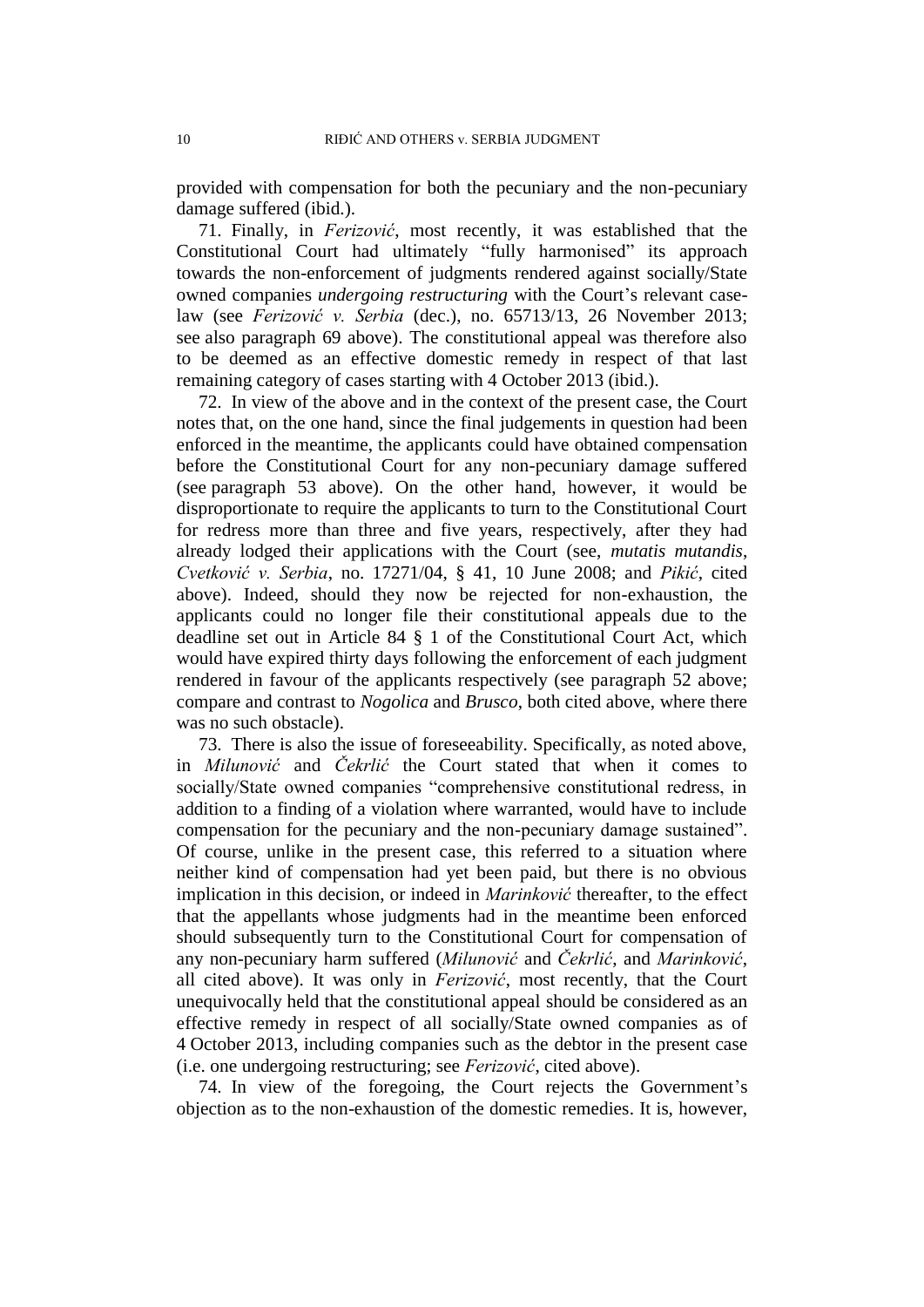understood that all cases such as the applicants' lodged with the Court as of 4 October 2013 would have to be rejected for non-exhaustion if no proper attempt to obtain constitutional redress had been made before that. The applicants' complaints are also not manifestly ill-founded, within the meaning of Article 35 § 3 (a) of the Convention, nor are they inadmissible on any other ground. They must therefore be declared admissible.

### **B. Merits**

75. The applicants reaffirmed their complaints, while the Government made no comment.

76. The Court recalls that the execution of a judgment given by a court must be regarded as an integral part of the "trial" for the purposes of Article 6 (see *Hornsby v. Greece*, judgment of 19 March 1997, *Reports of Judgments and Decisions* 1997-II, p. 510, § 40). A delay in the execution of a judgment may be justified in particular circumstances. It may not, however, be such as to impair the essence of the right protected under Article 6 § 1 (see *Immobiliare Saffi v. Italy* [GC], no. 22774/93, § 74, ECHR 1999-V).

77. The Court has also already held that the respondent State is responsible for the debts of companies predominantly comprised of socially/State owned capital, which is why neither the lack of its own funds nor the indigence of the debtor can be cited as a valid excuse for any excessive delays in this particular enforcement context (see, among many other authorities, *R. Kačapor and Others*, cited above, § 114; and *Crnišanin and Others*, cited above, § 124).

78. In view of the above and turning to the present case, the Court notes that the Serbian authorities have advanced no reasons for their failure to take all necessary measures in order to enforce the judgments at issue between 3 March 2004 and 1 June 2006, those being the date of entry into force of the Convention in respect of Serbia and the date of the institution of the enforcement proceedings as regards the sixth applicant respectively, and May, June and July 2011, which was when the applicants were ultimately paid the full amounts awarded in their favour (see, *mutatis mutandis*, *Vlahović*, cited above, §§ 77 (i), 78 and 87, where a final judgment rendered against a socially owned company had been enforced following a three year delay). It is further understood that, as pointed out by the Supreme Court of Cassation, enforcement proceedings concerning the payment of all workrelated pecuniary claims should not have been stayed even where the debtor was being restructured as part of the privatisation process (see paragraph 55 above).

79. Accordingly, the applicants have suffered a violation of their rights guaranteed under Article 6 § 1 of the Convention.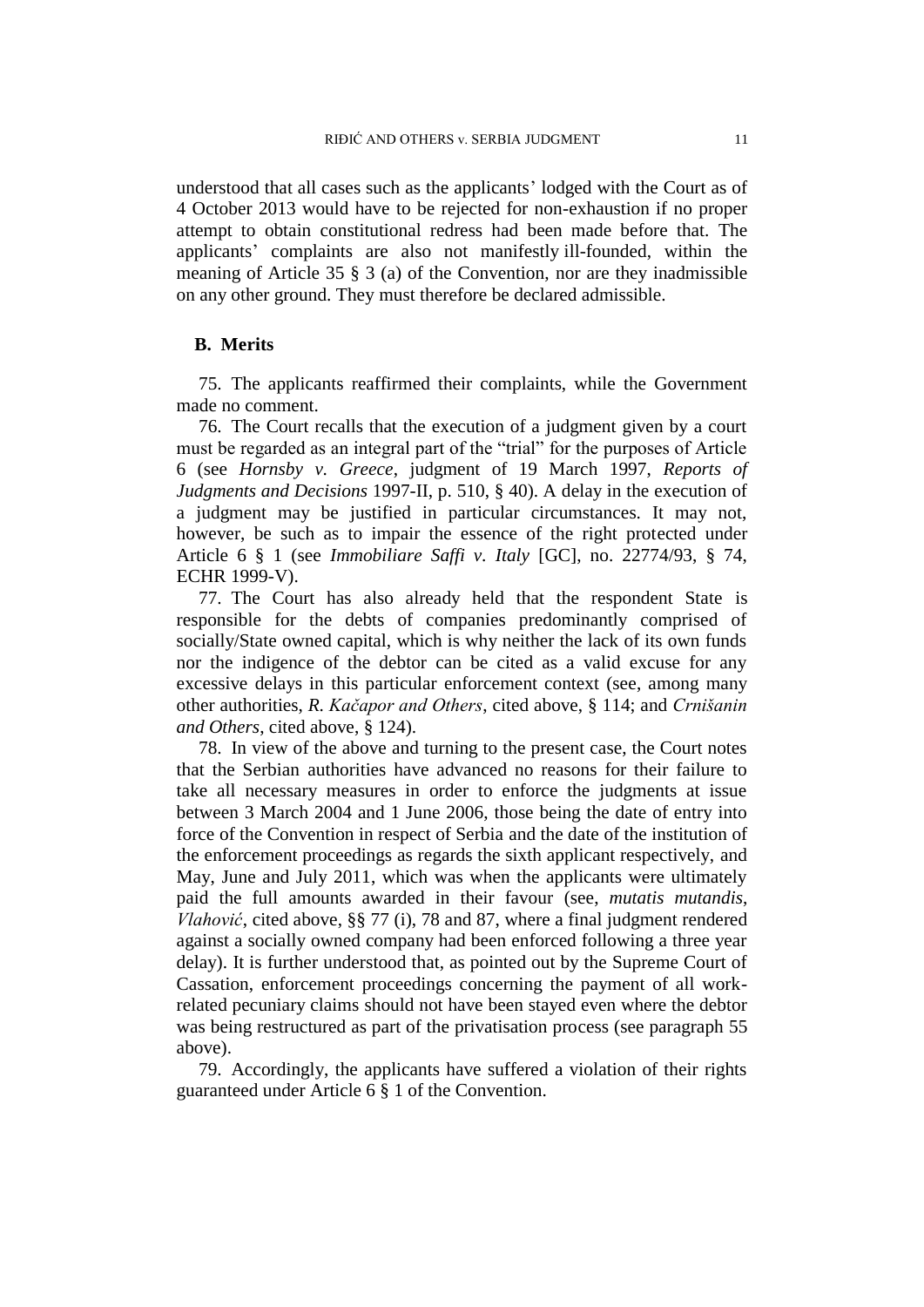### III. APPLICATION OF ARTICLE 41 OF THE CONVENTION

80. Article 41 of the Convention provides:

"If the Court finds that there has been a violation of the Convention or the Protocols thereto, and if the internal law of the High Contracting Party concerned allows only partial reparation to be made, the Court shall, if necessary, afford just satisfaction to the injured party."

### **A. Damage, costs and expenses**

81. The applicants claimed compensation in the amount of 5,000 euros (EUR) each in respect of the respondent State's failure to enforce the judgments in question in a timely manner. The first, second, third and sixth applicants also claimed EUR 782 each for the costs and expenses incurred before the Court.

82. The Government contested these claims. They additionally maintained that, in any event, the fourth and fifth applicants' claims were belated.

83. Concerning the latter point, it is noted that the fourth and fifth applicants' written just satisfaction claims of 9 August 2013 were received by the Court on 14 August 2013, well before its deadline which had been set for 2 September 2013.

84. In view of its case-law (see *Stošić v. Serbia*, no. 64931/10, §§ 66 and 67, 1 October 2013), the Court considers it reasonable and equitable to award EUR 2,000 to each applicant, which sum is to cover all non-pecuniary damage as well as costs and expenses.

### **B. Default interest**

85. The Court considers it appropriate that the default interest rate should be based on the marginal lending rate of the European Central Bank, to which should be added three percentage points.

## FOR THESE REASONS, THE COURT, UNANIMOUSLY,

- 1. *Decides* to join the applications;
- 2. *Declares* the applications admissible;
- 3. *Holds* that there has been a violation of Article 6 § 1 of the Convention;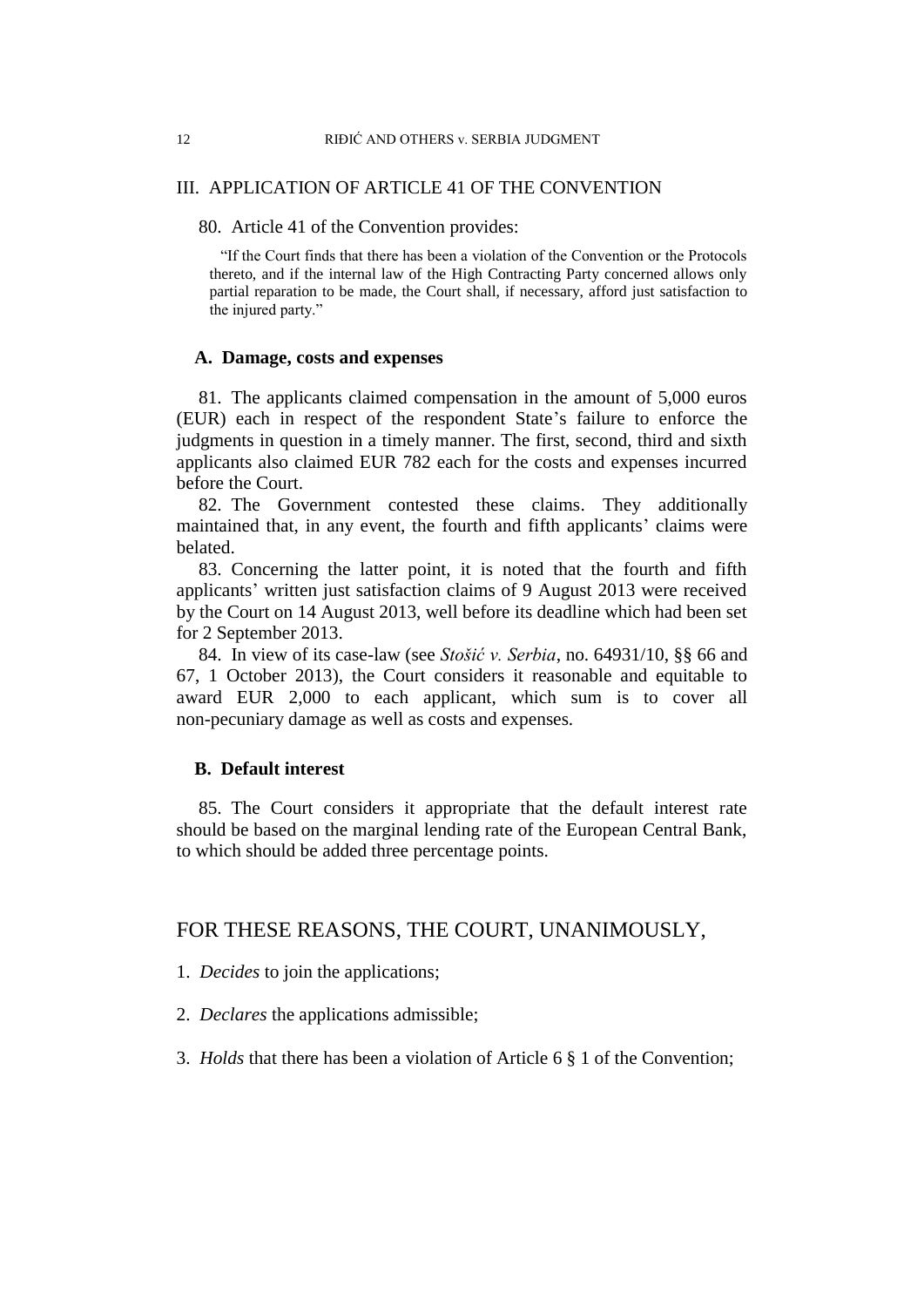4. *Holds*

(a) that the respondent State is to pay each applicant, within three months from the date on which the judgment becomes final in accordance with Article 44 § 2 of the Convention, EUR 2,000 (two thousand euros) in respect of non-pecuniary damage, costs and expenses, plus any tax that may be chargeable on this amount, which is to be converted into the currency of the respondent State at the rate applicable at the date of settlement;

(b) that from the expiry of the above-mentioned three months until settlement simple interest shall be payable on the above amount at a rate equal to the marginal lending rate of the European Central Bank during the default period plus three percentage points;

5. *Dismisses* the remainder of the applicants' claims for just satisfaction.

Done in English, and notified in writing on 1 July 2014, pursuant to Rule 77 §§ 2 and 3 of the Rules of Court.

Registrar President

Santiago Quesada Josep Casadevall